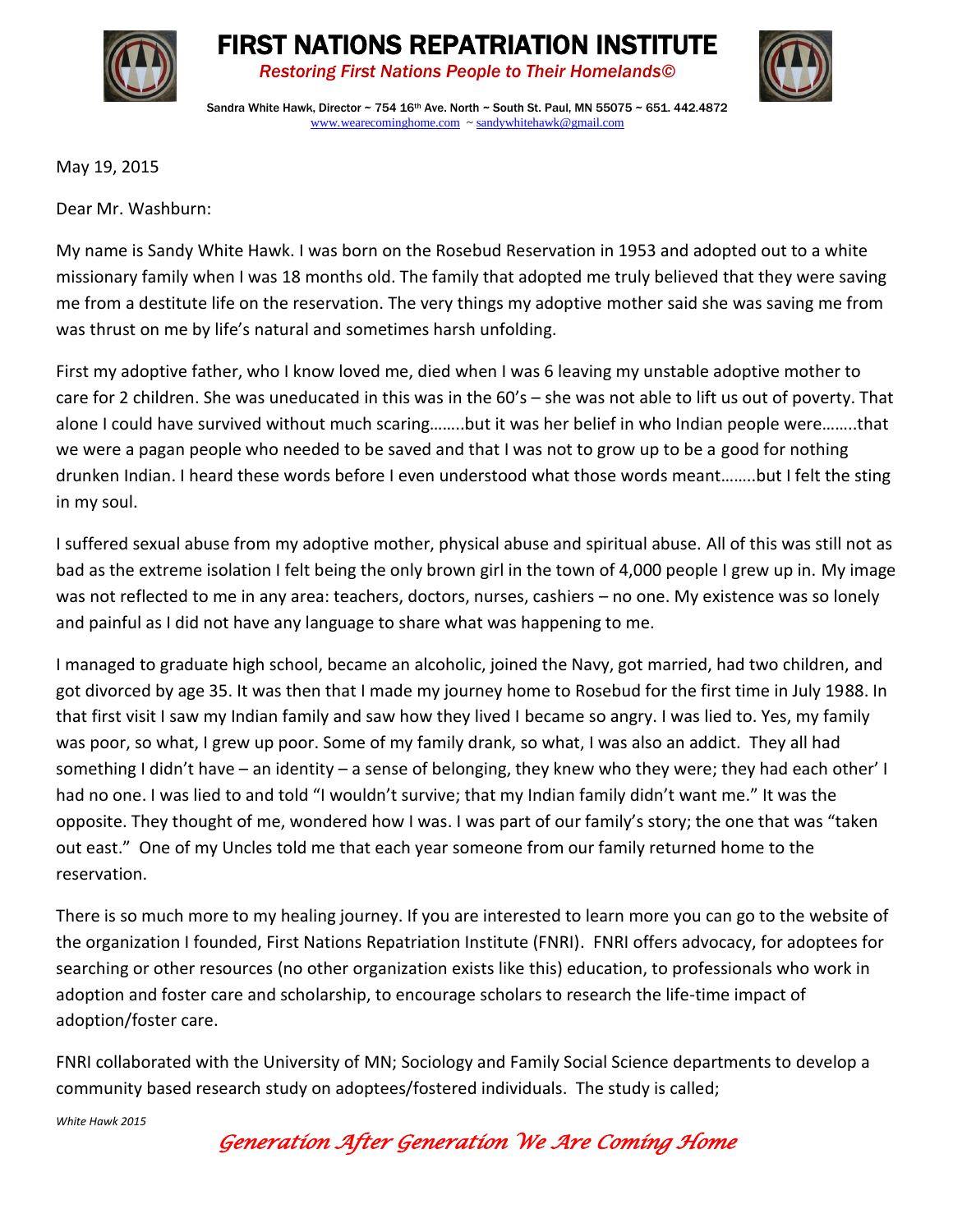## **EXPERIENCES OF ADOPTED AND FOSTERED INDIVIDUALS:**

**An anonymous study to break the silence.** 

**336 U.S. adoptees responded – all races 126 Identified as American Indian 95 of the 126 American Indians said they were reunited with a member of their birth family.**

Our preliminary findings are focused on the 95 respondents who stated they were reunited with a member of their Indian/birth family.

Please notice the Mental Health section of the chart – it is astounding. We all should be scrambling to improve adoption education and screening of adoptive parents and their extended families. **51%** sought mental therapy for Emotional, Physical, and Sexual Abuse. The Depression Rate should alarm us as well - 84.5%.

All these findings from children who were placed to "have a better chance" to "have 2 loving parents" to be raised out of poverty, to experience all the opportunities they would not have had if raised in their family and community. At what cost? Their sense of well-being, their sense of belonging and their overall safety?

- **23 of 95 experienced sexual abuse**
- **44 of 95 experienced physical abuse**
- **47 of 95 experienced emotional abuse**

|                                          | <i>Frequency</i> | Percent |
|------------------------------------------|------------------|---------|
| <b>Substance Abuse</b>                   |                  |         |
| <b>Alcohol Addiction</b>                 | 22               | 26.2%   |
| <b>Alcohol Recovery</b>                  | 17               | 20.7%   |
| Other Drug Addiction                     | 9                | 10.7%   |
| Other Drug Recovery                      | 7                | 8.2%    |
| <b>Mental Health</b>                     |                  |         |
| <b>Eating Disorder</b>                   | 20               | 23.8%   |
| Self Injury Without Suicidal Intention   | 24               | 28.6%   |
| Depression                               | 71               | 84.5%   |
| Contemplated or Planned Suicide          | 43               | 50%     |
| <b>Attempted Suicide</b>                 | 20               | 23.3%   |
| Hospitalized for Mental Health Condition | 15               | 17.2%   |
| Other                                    |                  |         |
| Therapy for Abuse (Emot., Phys., Sexual) | 51               | 69.9%   |
| Felony or Gross Misdemeanor Conviction   | 7                | 8.2%    |
| Served Time in Prison                    | 5                | $6.1\%$ |

*White Hawk 2015* My message is not about bashing non-Indian adoptive parents. In the past 10 years in my work I have meet many wonderful non-Indian adoptive parents. But their adopted Indian children still carried a lot of grief because of their disconnect from who they are – their spiritual center. Profound grief can exist

*Generation After Generation We Are Coming Home*